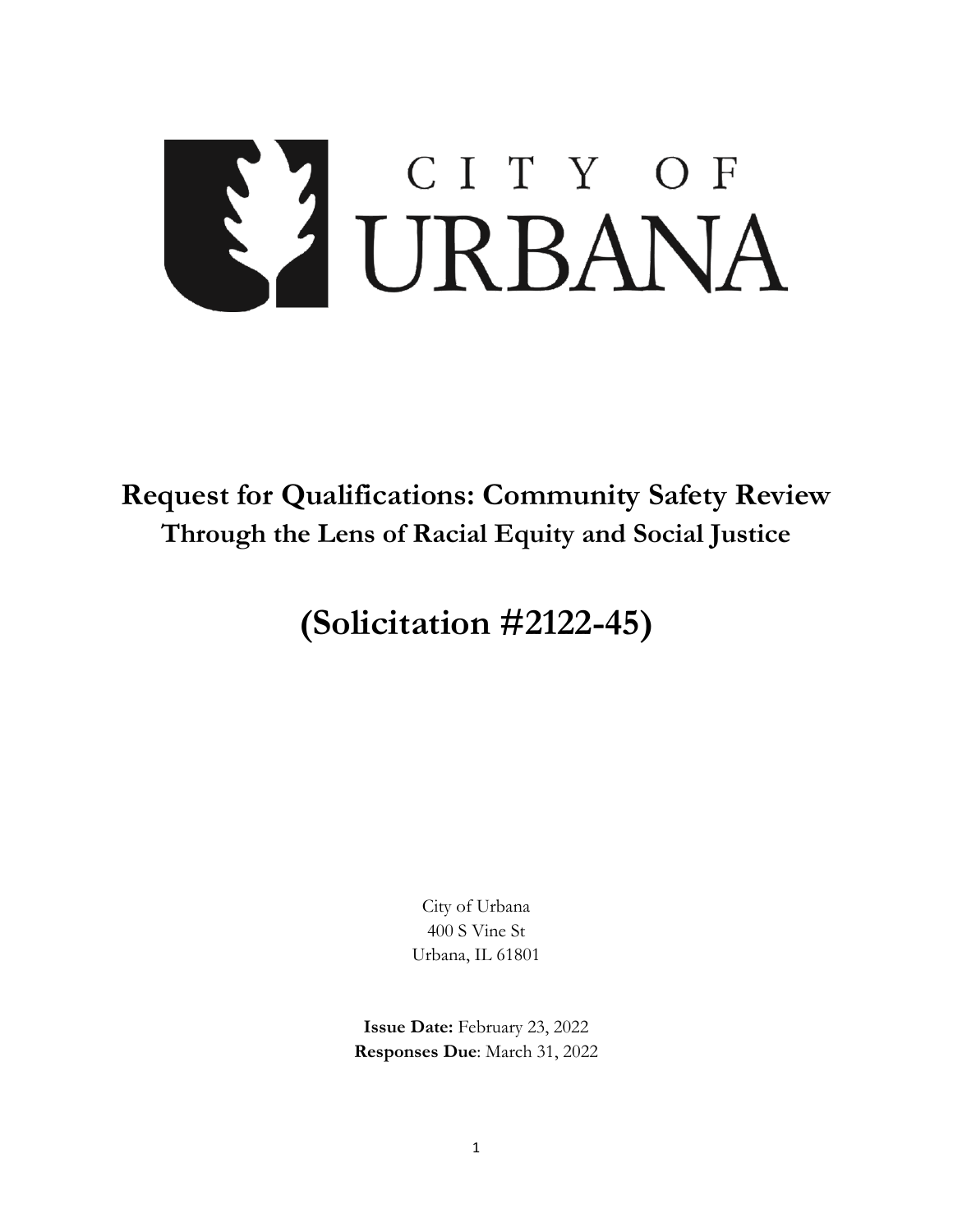## **Submittal Instructions**

| Due Date:                   | Responses are due by Friday March 31, 2022, at 5:00 p.m.                                                                                                                                                                                                                                                                                                                                                                                                                                                                                                                                                                                                                                                                                                                                                                     |
|-----------------------------|------------------------------------------------------------------------------------------------------------------------------------------------------------------------------------------------------------------------------------------------------------------------------------------------------------------------------------------------------------------------------------------------------------------------------------------------------------------------------------------------------------------------------------------------------------------------------------------------------------------------------------------------------------------------------------------------------------------------------------------------------------------------------------------------------------------------------|
| Submission:                 | Responses should be submitted via email (PDF) to Will Kolschowsky<br>at wakolschowsky@urbanaillinois.us.                                                                                                                                                                                                                                                                                                                                                                                                                                                                                                                                                                                                                                                                                                                     |
|                             | Submission Requirements: Page Limit: Responses shall be 30 pages or less.<br>There is no required format, but responses should include:<br>Response to Scope of Work: Responses to this Request for<br>Qualifications (RFQ) should address how the Scope of Work will be<br>met.<br>Draft Contract / Service Agreement: Responses should include a<br>draft contract or service agreement that includes all requirements in<br>this request, all elements of a proposal, and contains a full and valid<br>complement of standard warranties. This does not count towards 30-<br>page limit.<br><b>References:</b> Responses should include a list of three references for<br>similar work.<br><b>EEO Form:</b> Responses should include a completed form. <i>[Link]</i> . This<br>form does not count towards 30-page limit. |
| <b>Communications:</b>      | Once the RFQ is issued, two-way communication will be limited.<br>Responses to non-routine questions or changes to the RFQ will be<br>issued via an addendum to the RFQ. Respondents who wish to be<br>notified of any addendum should email the address above as early in<br>the submission timeline as reasonable. Substantive questions for the<br>City should be submitted no later than ten business days prior to the<br>due date. The City may require clarification of a response once<br>submitted either via telephone, electronic meeting, or in writing. The<br>City reserves the right to impose deadlines on clarifications.                                                                                                                                                                                   |
| <b>Response Validity:</b>   | All responses to this RFQ shall be irrevocable for a period of 90 days<br>after the due date and may not be withdrawn by the Respondent during<br>this period without the written consent of the City.                                                                                                                                                                                                                                                                                                                                                                                                                                                                                                                                                                                                                       |
| <b>Assumption of Risks:</b> | The City is not responsible for any pre-contract costs incurred by a<br>vendor participating in this process. Responses to this request become<br>the property of the City. Proprietary and confidential material should<br>clearly be marked as such; however, the City shall only be able to<br>comply to the extent allowed by law. The City reserves the right to                                                                                                                                                                                                                                                                                                                                                                                                                                                        |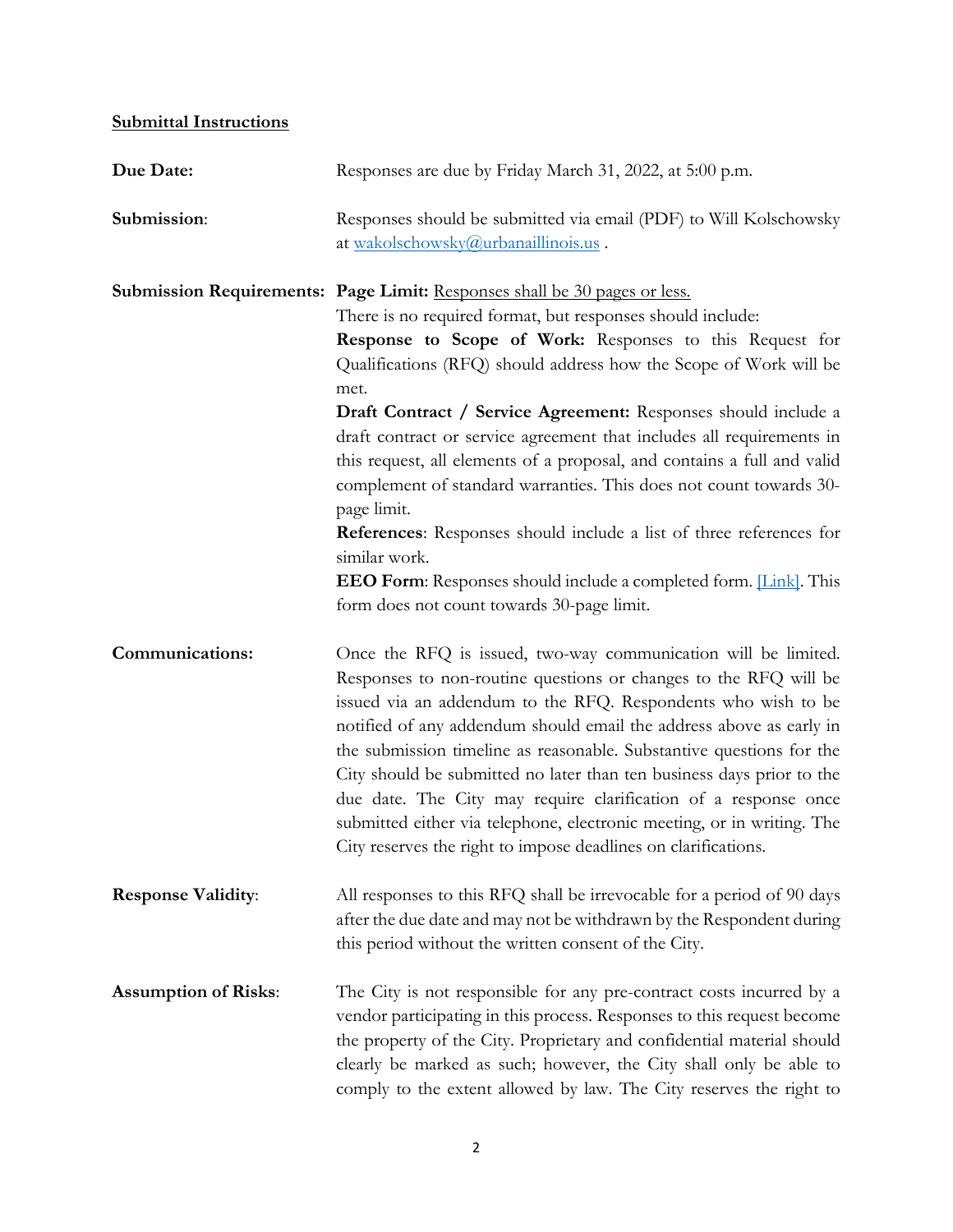terminate the selection process at any time, to reject any or all submittals, and to pursue a contract in the best interest of the City.

### **General Information**

### **Summary Information**

The City of Urbana is seeking proposals from qualified firms to provide a detailed review of the methods for providing services related to community safety. The intent is to reconsider the traditional roles of public safety departments (specifically, police and fire) as well as other City departments, as appropriate. The goal is to promote community safety and well-being in ways that minimize harm related to race, poverty, and other social factors.

The selected respondent team will have the qualifications and staff resources necessary to perform an analysis of existing conditions, research alternative models, prepare a cost analysis, and develop a transition plan. The successful team will provide services for City of Urbana as outlined under *Scope of Work.* The City is looking for a team that has expertise in both traditional public safety reviews as well as innovative approaches to assist the City in developing locally-tailored recommendations given operational needs, financial constraints, and multi-jurisdictional collaboration. [1](#page-2-0)

### **General Requirements**

- 1. The project team, including principals, project managers, and key personnel shall have relevant experience with similar work and shall be competent to perform the services required under this RFQ. It is understood that the primary firm may not have expertise in all required areas; there should be a clear relationship between the project team and any sub-consultants.
- 2. It is understood that all reports, information, or data prepared or assembled by the project team shall be confidential in nature and shall not be made available by the vendor to any individual or organization, except the City of Urbana, without the prior written approval of the City.
- 3. The primary firm shall be financially solvent.
- 4. The primary firm shall be responsible for complying with local, State, and Federal codes, legislation procedures, regulations, and professional standards.

### **Selection Process and Agreement**

City staff will select a consulting firm utilizing a Qualifications Based Selection (QBS) process. Critical factors in this selection will include responsiveness of the proposal to this RFQ; description of approach to the services; project management, relevant project experience, qualifications of the firm

<span id="page-2-0"></span> $\overline{1}$ <sup>1</sup>It is understood that other jurisdictions and agencies also impact community safety and well-being (e.g., Cunningham Township, Urbana Park District, CU Public Health District, Champaign County Mental Health Board, and many others). A full examination of how all of these jurisdictions and agencies interact and provide services is beyond the scope of this review. However, to the extent that other local jurisdictions/agencies interface directly with the provision of services by the Urbana Police and/or Fire Departments (e.g., METCAD, UIPD, Champaign County Sheriff, etc), the role of those entities should be considered.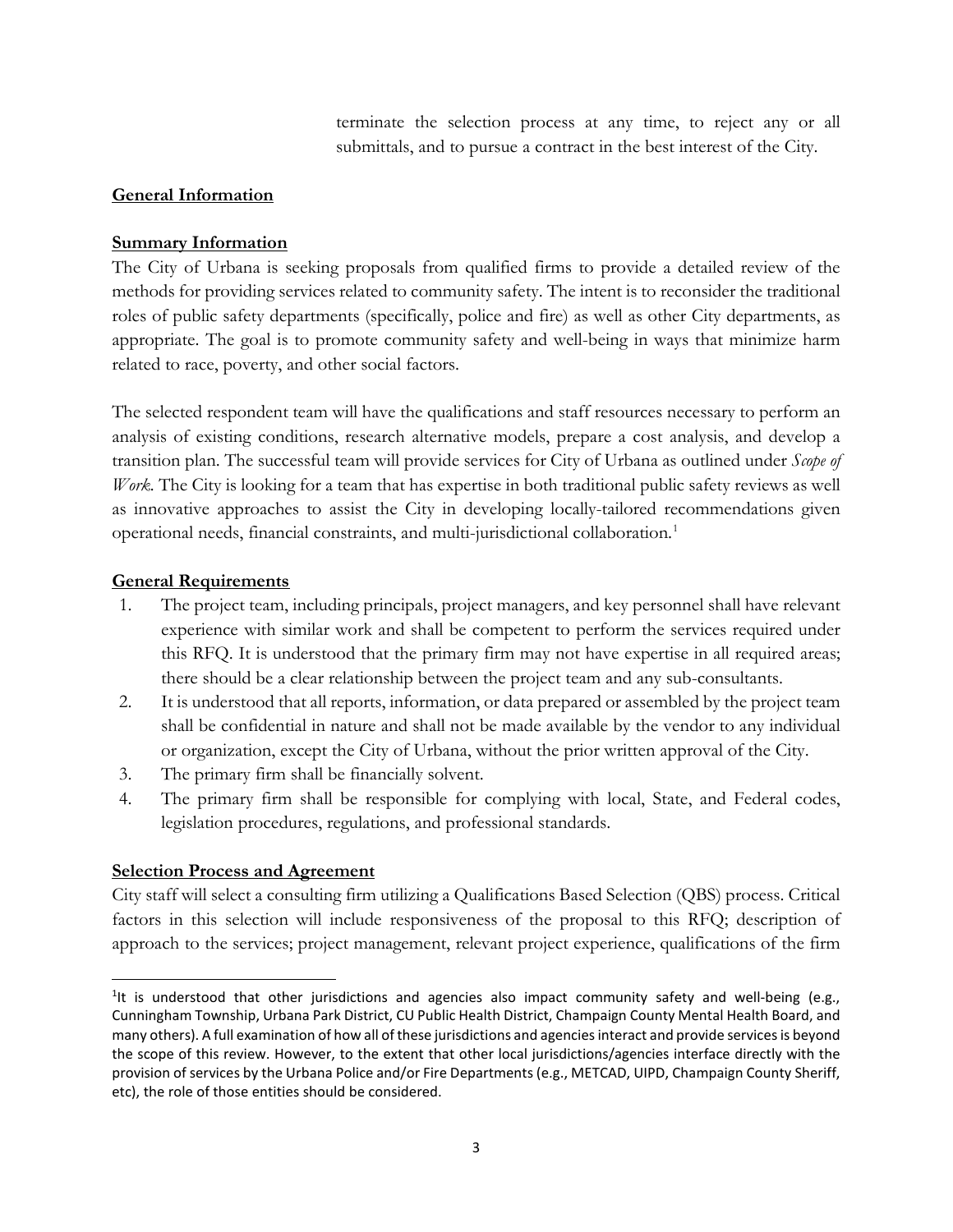and assigned staff; readiness; ability to execute an acceptable contract; and client references. The City reserves the right to request written clarification of proposals and supporting materials. Interviews may be conducted in-person with one or more respondents in order to clarify certain elements. The City reserves the right to pursue a contract as deemed most favorable to the project. The City reserves the right to reject any or all submittals.

The City's intent is to retain a consulting firm with the qualifications and staff resources necessary to perform the services outlined in this document for the duration of the project within the specified timeline.

Payment for services is anticipated to be on the basis of an approved hourly rate schedule with a maximum compensation limit for each phase of work.

The City reserves the right to approve additional components of work and may use additional firms for said work.

It is the City's goal for there to be a minimum of 10% MBE/WBE<sup>[2](#page-3-0)</sup> participation on City projects; this can be achieved directly or with sub-consultants.

It is the City's current expectation that this review will be an extensive and iterative process. It is the City's hope for this project to be completed within 18 months after starting. However, this timeline will be reassessed based on the proposals received.

### **Scope of Work**

The following scope of services is included as a guide. It is designed to identify the minimum service level expected from the successful firm and, as such, should be modified and augmented, based upon the experience of the firm, as necessary to complete the project.

### **General:**

The consulting firm selected through this RFQ process will enter into an agreement with the City of Urbana to provide consulting services, project management, and analysis related to the project for multiple phases. The level of service requested may vary based on the final scope of the project.

Based on the requirements of the City of Urbana, the selected firm shall provide consulting services for the following phases:

- 1. Understanding of Existing Conditions
- 2. Review of Alternative Community Safety Models and Options
- 3. Impact analysis of Implementing Alternative Options

<span id="page-3-0"></span> <sup>2</sup> Minority Business Enterprise/Women Business Enterprise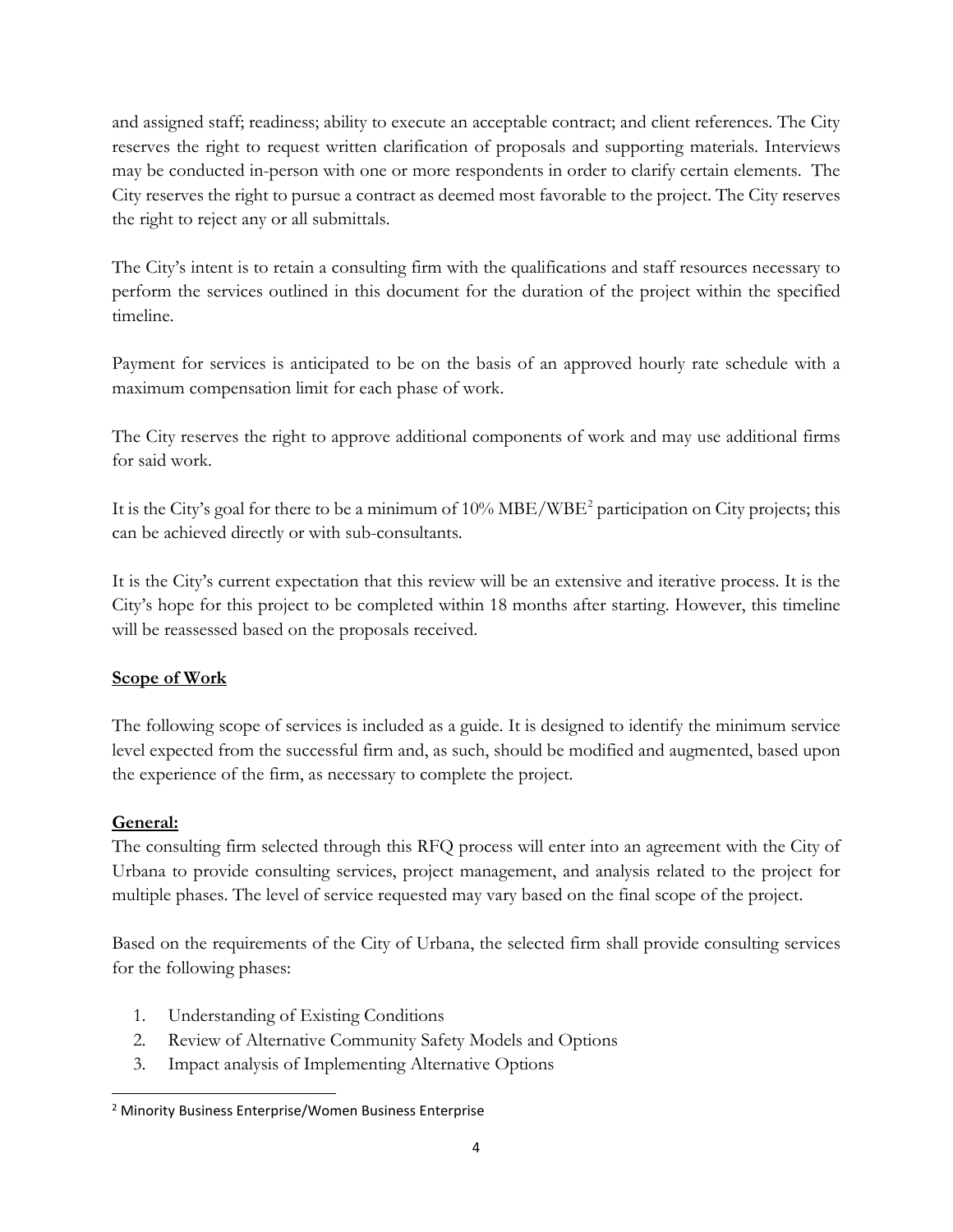4. Transition and Implementation

Each phase will have separate deliverables. Responsive proposals should indicate the level of effort contemplated in order to provide meaningful public engagement during each phase of work. Responsive proposals should indicate how the consultant team will gather input specifically from diverse community members and key stakeholder organizations.

### **Detail/Phases:**

The City shall deliver a written notice to commence with each phase. The City reserves the right to cease all of or part of the project after or during any phase.

### **1. Understanding of Existing Conditions**

This phase will undertake an analysis of Urbana's existing public safety model, including the resources dedicated to public safety, the ways the resources are allocated, and the types of services provided by the City to ensure and promote public safety. This will include a detailed understanding of the level of staffing and services provided by Urbana Police and Fire Departments and how these compare with similar communities and industry best practices. In addition, the satisfaction with the existing level of services by residents will be measured and quantified using a statistically significant survey or comparable tool. This phase should elucidate the complexities of the local situation, including factors driving violent crime, community relationships, and other relevant factors. In addition, the relationship of the multi-jurisdictional local public safety agencies and how their roles interface must be explained and understood as part of the analysis of existing conditions. In order to properly review alternative models, it is essential that the quantitative and qualitative features of the current public safety model in Urbana is understood; this should include costs, benefits, strengths, and weaknesses.

The respondents should describe their experience in performing staffing studies for other jurisdictions and the scope of what those studies entailed.

### **2. Review of Alternative Community Safety Models and Options**

This phase will result in the presentation of multiple options from other jurisdictions with practices that differ from the Urbana (either in staffing assignments, levels of resources, departmental responsibility, and so on) in ways that are explicitly intended to mitigate harm to vulnerable populations (based on race, income level, etc.). These options will be culled based on input from the public, Mayor, Council, and City staff. This narrowed set of options will be explored in greater detail to determine affordability and applicability to Urbana.

### **3. Impact Analysis of Implementing Alternative Options**

The results of this phase will be a cost analysis for each of the recommended alternative options from Phase 2 above. The cost analysis, inclusive of start-up and ongoing operations, should be sufficiently detailed to allow for a realistic examination of the feasibility of each option for the City. At a minimum, this should include a staffing impact analysis (cost) and safety impact analysis (benefit).